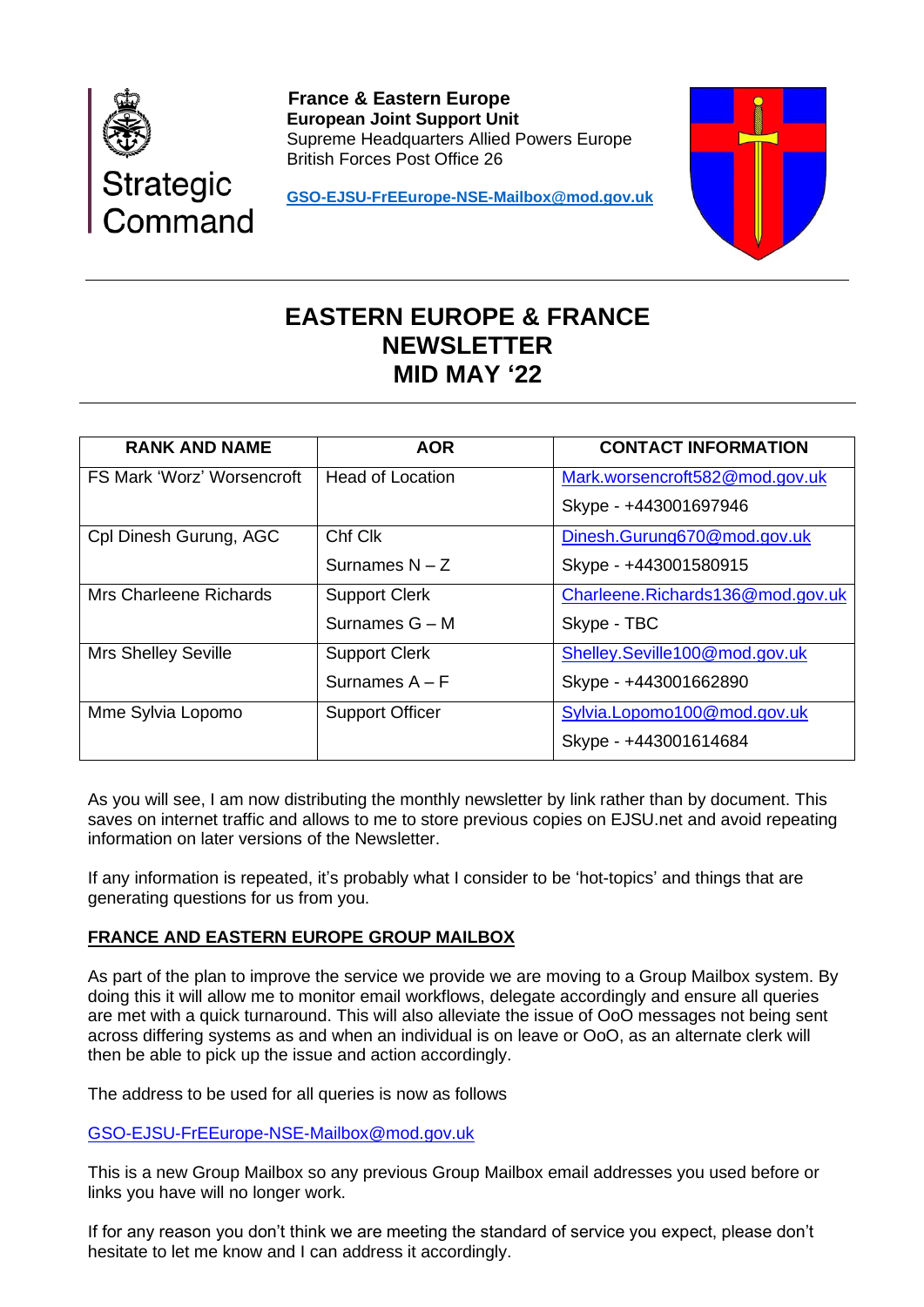# **TEMPORARY DUTY – HOTEL BOOKINGS**

When submitting claims for any temporary duty you have been on, please ensure you have completed the following –

- A Move and Track form has been submitted to your clerk for them to have actioned JPA
- If claiming night subsistence, please provide a GBT booking reference, please remember that even if booking your own hotel, you can hand the booking over to GBT, and they will provide the booking reference number. Without this we are not meeting Assurance guidelines this may cause a delay in claims being paid

## **SOFA CARDS**

Please ensure you complete the correct information for the Head of Location when applying for your SOFA cards. We are seeing more and more going to SHAPE NSE rather than the France & Eastern Europe NSE (fka ISODET)

[DOB\\_GSO\\_SOFA\\_Status\\_Admin -](https://apps.powerapps.com/play/2b951cb3-4e93-41a9-9e44-a742754005cb?tenantId=be7760ed-5953-484b-ae95-d0a16dfa09e5&source=portal&screenColor=rgba%280%2c+176%2c+240%2c+1%29&skipAppMetadata=true) Power Apps

## **AUDITS**

With IT issues looking they have been sorted I am currently working my way through the backlog of audits that are outstanding. Thank you for your patience with these. To save time and effort could I please ask that when submitting audits that you attach a JPA F025 as a cover and if necessary, a JPA F025a for any missing receipts.

## **DENTAL CARE**

Please see below a document from the DPHC Overseas ISDOET manager to assist with claiming back dental charges.



## **DAILY SUBSISTENCE RATES**

Please see below the link to the latest Daily Subsistence Rates

[https://modgovuk.sharepoint.com/sites/defnet/HOCS/Documents2/20211210%20OSA%20&%20SM](https://modgovuk.sharepoint.com/sites/defnet/HOCS/Documents2/20211210%20OSA%20&%20SMA%20Rates%201%20JAN%2022_.pdf#search=subsistence%23) [A%20Rates%201%20JAN%2022\\_.pdf#search=subsistence%23](https://modgovuk.sharepoint.com/sites/defnet/HOCS/Documents2/20211210%20OSA%20&%20SMA%20Rates%201%20JAN%2022_.pdf#search=subsistence%23)

If you can't access the link and need this as a document, please let the team know.

#### **ARMY FF**

Please see below a link to the latest edition of the Army Families Federation magazine

[https://bit.ly/AYspr22](https://gbr01.safelinks.protection.outlook.com/?url=https%3A%2F%2Fbit.ly%2FAYspr22&data=04%7C01%7CMark.Worsencroft582%40mod.gov.uk%7C862f8bb0f8514a44301408da16205407%7Cbe7760ed5953484bae95d0a16dfa09e5%7C0%7C1%7C637846625346652784%7CUnknown%7CTWFpbGZsb3d8eyJWIjoiMC4wLjAwMDAiLCJQIjoiV2luMzIiLCJBTiI6Ik1haWwiLCJXVCI6Mn0%3D%7C3000&sdata=3mvNui3J8v5mD0L%2B0EqPl8286PoOpkVW0Fh%2BPDYhPC4%3D&reserved=0)

#### **PASSPORTS**

We have been informed by the Passport Office that all applications are taking up to 10 weeks. Please allow for this if needing to renew your passport.

[Passport rules for travel to Europe -](https://www.gov.uk/guidance/passport-rules-for-travel-to-europe) GOV.UK (www.gov.uk)

## **EJSU.NET**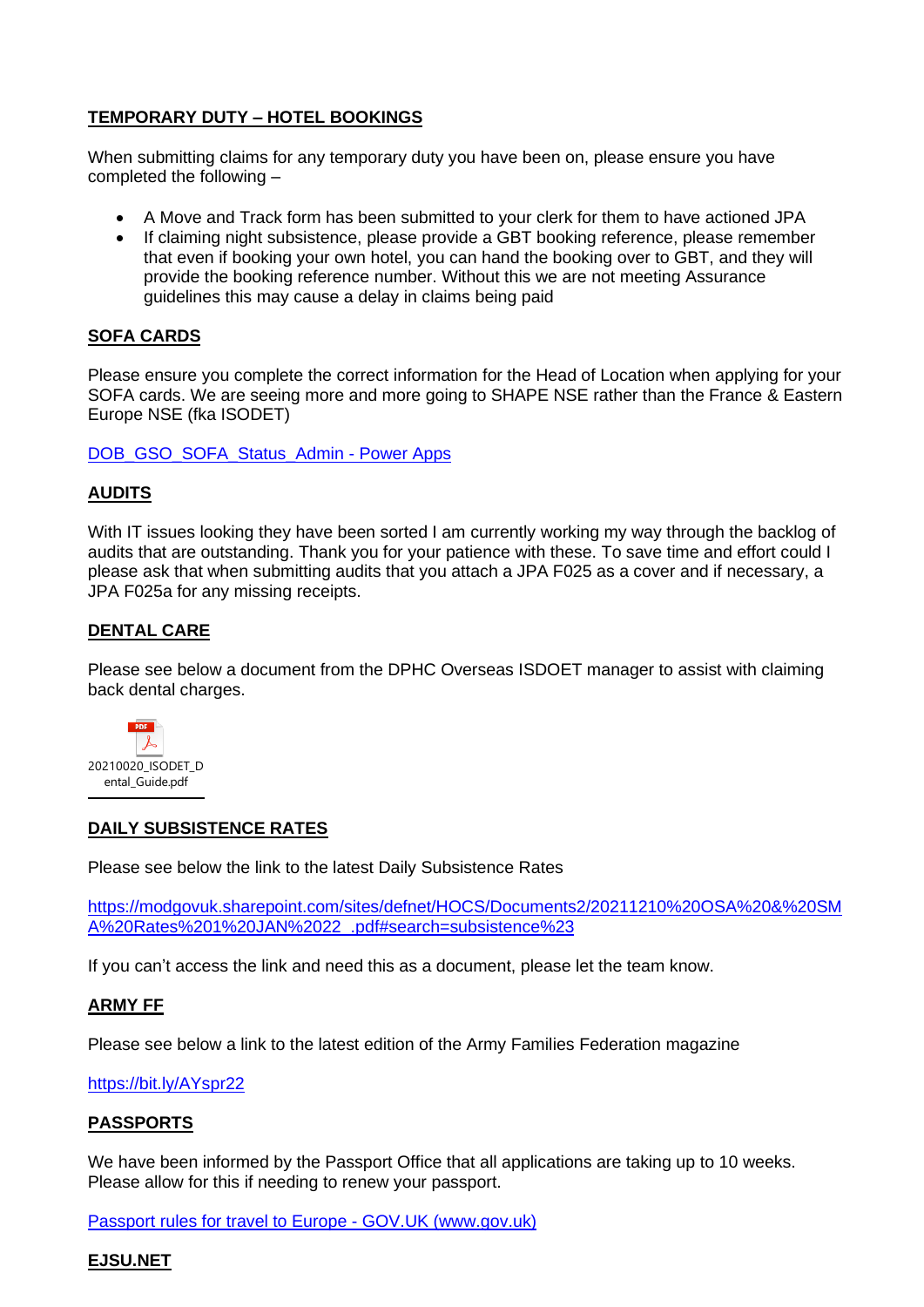As you will all be aware [www.EJSU.Net](http://www.ejsu.net/) is an excellent source of information for all locations around Europe. There is now a way for you to subscribe to any section of EJSU.Net to receive notifications when something new has been uploaded and you can choose either a location specific feed or a full EJSU feed which will notify you of all new uploads.

If this is of interest to you the FEEDER app works really well with EJSU.Net and a guide on how to set it up can be found [here.](https://gbr01.safelinks.protection.outlook.com/?url=https%3A%2F%2Fwww.ejsu.net%2F2021%2F11%2F16%2Fget-notifications-and-updates-for-ejsu-net-rss-guide%2F&data=04%7C01%7CMark.Worsencroft582%40mod.gov.uk%7C41cba0c4675f405fa6a608d9b0dad83f%7Cbe7760ed5953484bae95d0a16dfa09e5%7C0%7C0%7C637735276397814072%7CUnknown%7CTWFpbGZsb3d8eyJWIjoiMC4wLjAwMDAiLCJQIjoiV2luMzIiLCJBTiI6Ik1haWwiLCJXVCI6Mn0%3D%7C3000&sdata=x%2Biw6BHFVEG0qafwlg0amq3PvNy8%2BV7gUHibprrMbOc%3D&reserved=0)

We are in the process of adding links to this website for all of your locations with information provided by<https://ihiveinfo.blogspot.com/> if you can think of anything else that would be beneficial to others please pass it through and we can upload it.

## **LEAVE TRAVELLING TIME**

In order to compensate those SP who spend a significant amount of time travelling when proceeding on leave, a re-credit of leave may be granted to SP. Travel time will be permitted under the following conditions:

a. The journey is to a registered address (NOK, parents or privately maintained home).

b. The leave period must be for a minimum of five working days (not including any days to be credited).

c. The journey must be beyond the borders of the country of assignment.

d. In any period of leave, no more than one day will be credited to leave accounts for SP stationed within NWE, and two days for SP stationed outside of NWE.

e. Travel time claims will be limited to a maximum of three per year for each SP. Whilst not restricted to specific periods, this is designed to compensate for travel for normally recognised block leave periods (Easter, Summer, and Christmas).

f. The policy applies to SP only.

Leave is to be applied for as normal via JPA; on return from leave SP should request to their NSE to re-credit their JPA leave balance with the appropriate permitted travel time.

## **APPROACHING RESETTLEMENT?**

All Regular Service, FTRS and MPGS personnel are entitled to resettlement support on discharge from the Armed Forces, regardless of their length of service or their type of discharge. Specific entitlement and categorisation or the resettlement support available is given in  $\overline{19}$  [JSP 534 Pt 1](https://gbr01.safelinks.protection.outlook.com/ap/b-59584e83/?url=https%3A%2F%2Fmodgovuk.sharepoint.com%2Fsites%2Fdefnet%2FHOCS%2FDocuments%2FJSP534_Part1.pdf&data=04%7C01%7CMark.Worsencroft582%40mod.gov.uk%7C7fcc58fdafdb41e489d908d9f61ba2f5%7Cbe7760ed5953484bae95d0a16dfa09e5%7C0%7C0%7C637811420815365592%7CUnknown%7CTWFpbGZsb3d8eyJWIjoiMC4wLjAwMDAiLCJQIjoiV2luMzIiLCJBTiI6Ik1haWwiLCJXVCI6Mn0%3D%7C3000&sdata=kJRqHXi1NeNva%2FMilvGKuemsVtnYAGgMkZrLC94817U%3D&reserved=0) Sect 2.1. In addition, all serving personnel are entitled to access both Resettlement Information Staff (RIS) and Service Resettlement Advisers (SRA) at any stage of their career for advice.

The point of contact for 1st line resettlement support for EJSU AOR is:

Nikki Clark [Nicola.Clark121@mod.gov.uk](mailto:Nicola.Clark121@mod.gov.uk) Mil: 9205 423 2869 Civ: +32 (0) 6544 2869

## **QUEENS PLATINUM JUBILEE MEDAL**

The QPJM has now arrived at SHAPE and with over 170 organisations to administer here from SHAPE the task is now on to disseminate these in good time. Please bear with us as J1 attempt this.